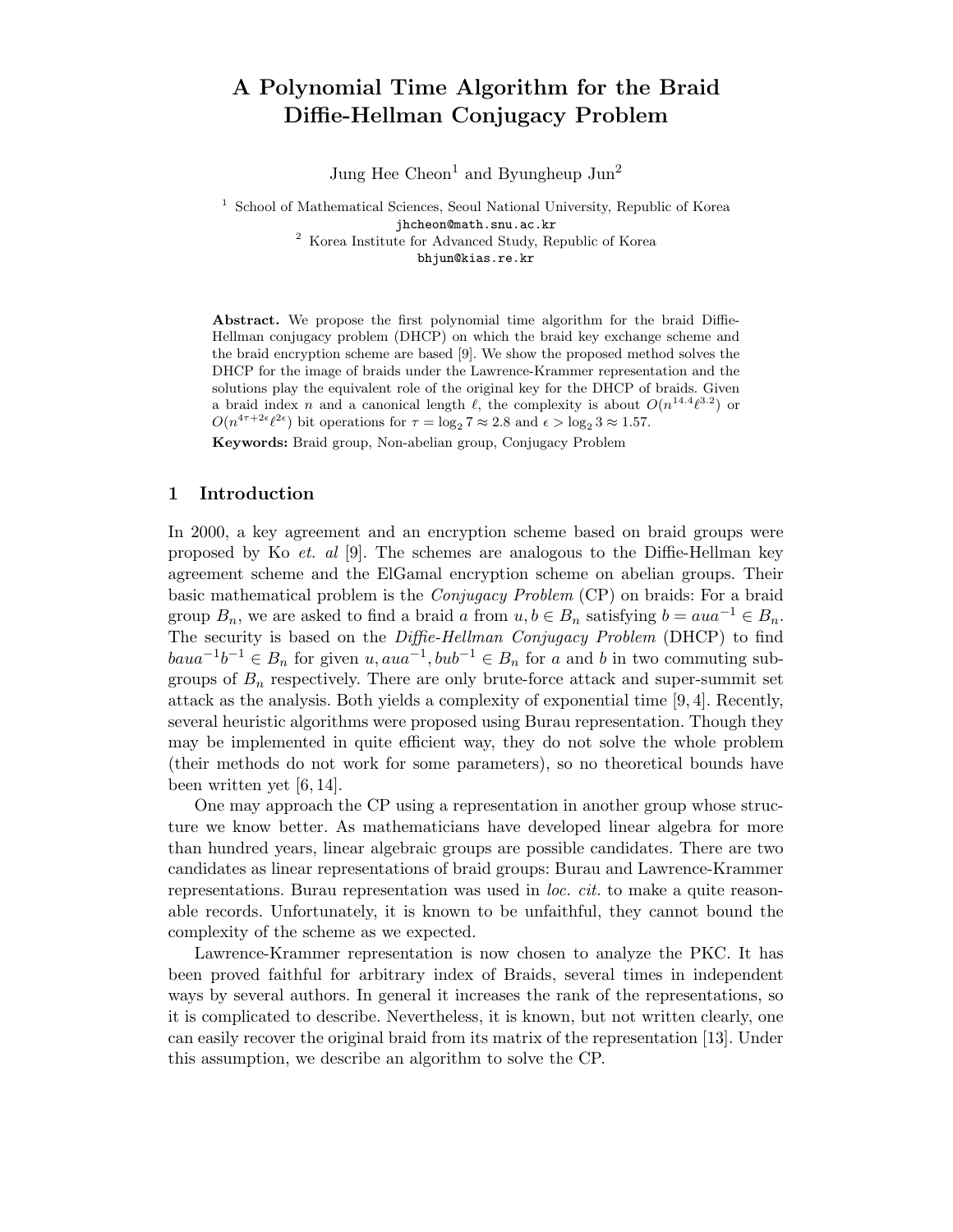1. Find the images of u and  $v = aua^{-1}$  in  $GL_{n(n-1)/2}(\mathbb{Z}[t^{\pm 1}, q^{\pm 1}])$  via the Lawrence-Krammer representation  $\mathcal{K}: B_n \to GL_{n(n-1)/2}(\mathbb{Z}[t^{\pm 1}, q^{\pm 1}]).$ 

2. Solve the CP for  $\mathcal{K}(u)$  and  $\mathcal{K}(v) = \mathcal{K}(a)\mathcal{K}(u)\mathcal{K}(a)^{-1}$  in  $GL_{n(n-1)/2}(\mathbb{Z}[t^{\pm 1}, q^{\pm 1}]).$ 

3. Recover the braid  $a$  in  $B_n$  from the matrix obtained above.

The above algorithm contains a couple of difficulties. Firstly, direct applications of Gaussian elimination should deal with coefficients as large as  $2^{2^n}$ . Secondly, a solution of the CP in the matrix group might not be in the image of the representation. It is not easy to choose a matrix in the solution space which lies inside the image of the representation.

To avoid these difficulties, we take the DHCP into our consideration, instead of the CP. The algorithm is modified, roughly as follows:

- 1. Assume  $a \in LB_n$ ,  $b \in RB_n$ , and  $u \in B_n$  where  $LB_n$  and  $RB_n$  are two commuting subgroups of  $B_n$ .
- 2. Find the images of u,  $v = aua^{-1}$ , and  $w = bub^{-1}$  in  $GL_{n(n-1)/2}(\mathbb{Z}[t^{\pm 1}, q^{\pm 1}])$  via the Lawrence-Krammer representation  $\mathcal{K}: B_n \to GL_{n(n-1)/2}(\mathbb{Z}[t^{\pm 1}, q^{\pm 1}]).$
- 3. By estimating the entries of  $\mathcal{K}(awa^{-1})$ , take a prime p and irreducible polynomials  $f(t)$  over  $\mathbb{Z}/p$  and  $g(q)$  over  $\mathbb{Z}[t]/(p, f(t))$  satisfying

$$
\mathcal{K}(awa^{-1}) = t^{-d} N^{-1} \{ t^d N \mathcal{K}(awa^{-1}) \mod (p, f(t), g(q)) \}
$$

for some positive integer d and N.

- 4. Solve the simultaneous equations  $\mathcal{K}(v)A = AK(u)$  and  $\mathcal{K}(\sigma_i)A = AK(\sigma_i)$  with  $n/2 < i \leq n$  over a residue class field  $k = \mathbb{Z}[t, q]/(p, f(t), g(q))$ , where  $\sigma_i$  with  $n/2 < i \leq n$  generates  $RB_n$ .
- 5. This solution may not be  $\mathcal{K}(a)$ , but it plays an equivalent role of the key for the DHCP in braid groups. That is, any solution  $A$  of the above system of equations satisfies  $A\mathcal{K}(w)A^{-1} = \mathcal{K}(b)\mathcal{K}(v)\mathcal{K}(b)^{-1} = \mathcal{K}(awa^{-1})$  since  $\mathcal{K}(b)A = A\mathcal{K}(b)$  for  $b \in RB_n$ . The inverse of A can be computed in a similar way to the above method.
- 6. Recover the braid  $awa^{-1}$  in  $B_n$  by inverting the representation.

To reduce the complexity of this algorithm, we use  $1/2$  instead of q (it is also faithful), reduce the bound of Krammer matrices, and remove several trivial variables and equations in the simultaneous equations. When  $\ell$  is the Charney length of a, b, and  $u$  in  $B_n$ , the complexity of this algorithm analyzed in this article reaches about  $2^{-3}n^{4\tau+2\epsilon}\ell^{2\epsilon}$  where  $\tau = \log_2 7 \approx 2.8$  and  $\epsilon > \log_2 3 \approx 1.57$ . This is not a feasible complexity for the parameters recommended in [9, 4]. For example, for  $n = 90$  and  $\ell = 12$  as in [4] it is about  $2^{103}$  bit operations. But even for  $n = 10^5$  and  $\ell = 10^4$ , the complexity is just  $2^{278}$ . Hence the braid encryption scheme can not be used in the future in this style. We would suggest that the protocol should be revised to use the full difficulty of CP to overcome the attack. In the near future, there may be modifications of this kind of attacks, since the chosen bounds of coefficients of the Krammer matrices are rather rough whereas an image of an Artin generator is almost sparse matrix with small coefficients. We also remark that the proposed algorithm does not give an answer to the CP. Thus the CP is still hard and unsolved.

The rest of the paper is composed as follows: In Section 2, we briefly review braid groups and braid cryptography. In Section 3, we introduce the Lawrence-Krammer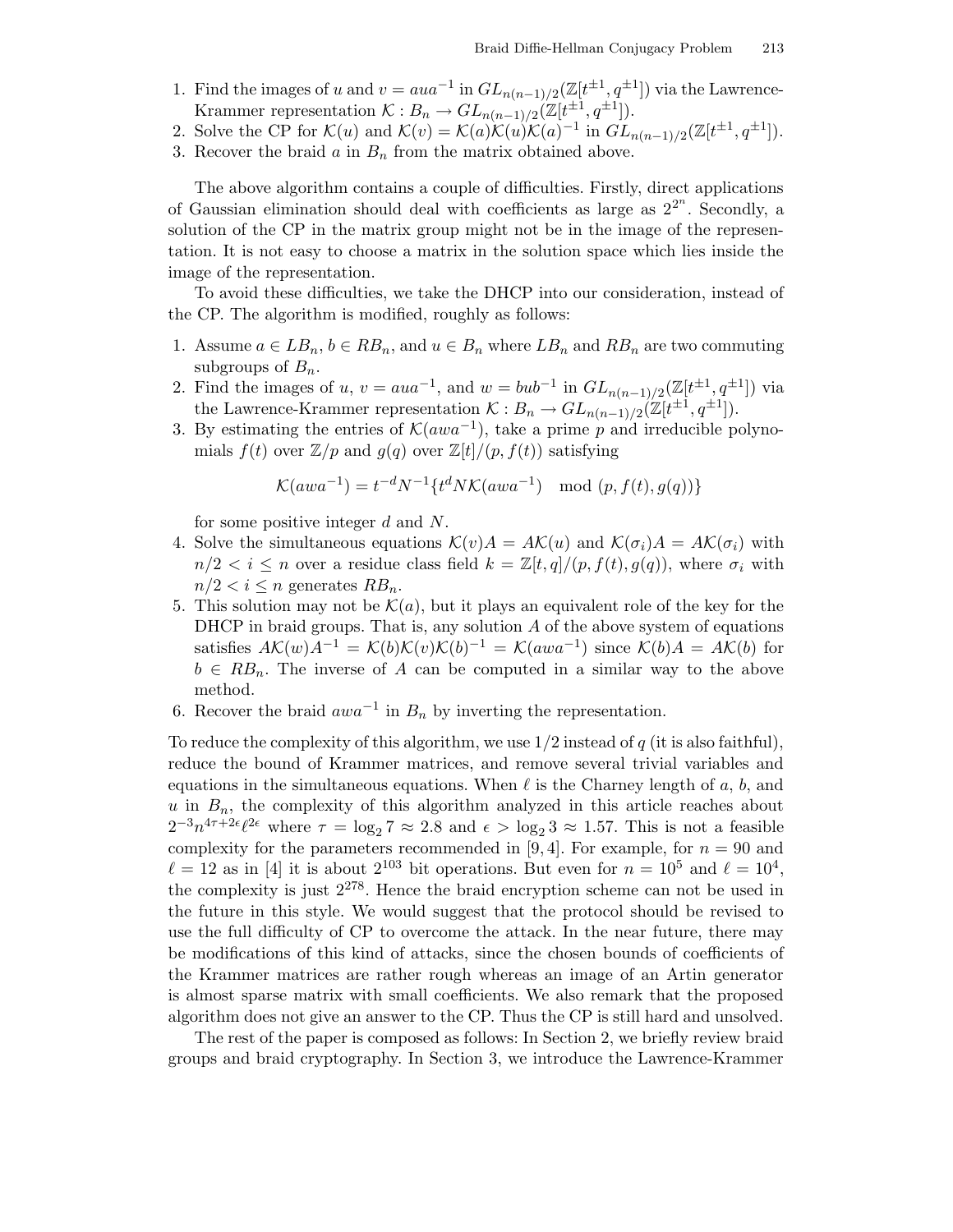representation and develop its properties. Also inverting algorithm is given in more concrete way with the complexity. In Section 4, we introduce an equivalent key which plays an equivalent role as the original braid and analyze the cryptosystem using this. Section 5 gives the conclusion of this paper.

# 2 An Overview of Braid Group Cryptography

## 2.1 Braid Groups

A braid is obtained by laying down a number of parallel strands and intertwining them so that they run in the same direction. The number of strands is called the *braid index.* The set  $B_n$  of isotopy classes of braids of index n is naturally equipped with a group structure, called the *n*-braid group, where the product of two braids x and  $y$  is nothing more than laying down the two braids in a row and then matching the end of  $x$  to the beginning of  $y$ .

Any braid can be decomposed as a product of simple braids. One type of simple braids is the Artin generator  $\sigma_i$  that have a single crossing between *i*-th and  $(i+1)$ th strand.  $B_n$  is presented with the Artin generators  $\sigma_1, \ldots, \sigma_{n-1}$  and relations  $\sigma_i \sigma_j = \sigma_j \sigma_i$  for  $|i - j| > 1$  and  $\sigma_i \sigma_j \sigma_i = \sigma_j \sigma_i \sigma_j$  for  $|i - j| = 1$ . When a braid a is expressed as a product of Artin generators, the minimum number of terms in the product is called the word length of a.

We have still other presentations. Let  $S_n$  be the symmetric group of an *n*-element set  $I_n = \{1, 2, \ldots, n\}$ . Let Ref =  $\{(i, j)|1 \leq i < j \leq n\}$  be the set of reflections (that interchange two elements and fix the other elements of  $I_n$ ) in  $S_n$  and S the subset  $\{(i, i + 1)|1 \leq i < n\}$  of Ref. We define  $\ell(x)$  the length of a permutation x in  $S_n$  as

$$
\ell(x) := \min\{k|x = x_1 \cdots x_k \text{ for } x_i \in S\}.
$$

 $B_n$  admits another presentation with generators  $\{rx|x \in S_n\}$  and relations  $r(xy) =$  $(rx)(ry)$  if  $\ell(xy) = \ell(x) + \ell(y)$ . In this presentation, the longest permutation  $w_0$ with  $w_0(i) = n+1-i$  yields a braid  $\Delta$ , which is called the *fundamental braid* or the half-twist depending on authors. Let  $B_n^+$  denote the submonoid of  $B_n$  generated by S<sub>n</sub>. A braid in  $B_n^+$  is said to be positive. A braid x is written uniquely,  $x = \Delta^k x'$ where  $x'$  is in  $B_n^+ - \Delta B_n^+$ . This is called the normal form of x.

There is a partial order on  $B_n^+$ :  $x \leq y \Leftrightarrow y \in xB_n^+$ . The ordering is inherited to  $S_n$ (We identify a permutation  $\sigma$  with the corresponding braid  $r\sigma$  in  $B_n^+$ .). We denote  $rS_n$  by  $\Omega$  for simplicity reason. For a braid  $x \in B_n^+$ , the greatest element of the set  ${y \in \Omega | y \leq x}$  is called the *left most factor* of x and denoted by LF(x). A sequence of braids  $(x_1, \ldots, x_k)$  in  $\Omega - \{1\}$  is called the greedy form of x if  $x_1 \cdots x_k = x$ ,  $LF(x_ix_{i+1}) = x_i$  for all i. The above k in the greedy form is called the *Charney* length of x. This length function is easily extended to general braids using Thurston normal form, but we don't need it so general for our purpose and we will omit the general definition.

## 2.2 Braid Cryptography

Let G be a non-abelian group and  $u, a, b, c \in G$ . In order to perform the Diffie-Hellman key agreement on G we need to choose a, b in G satisfying  $ab = ba$  in the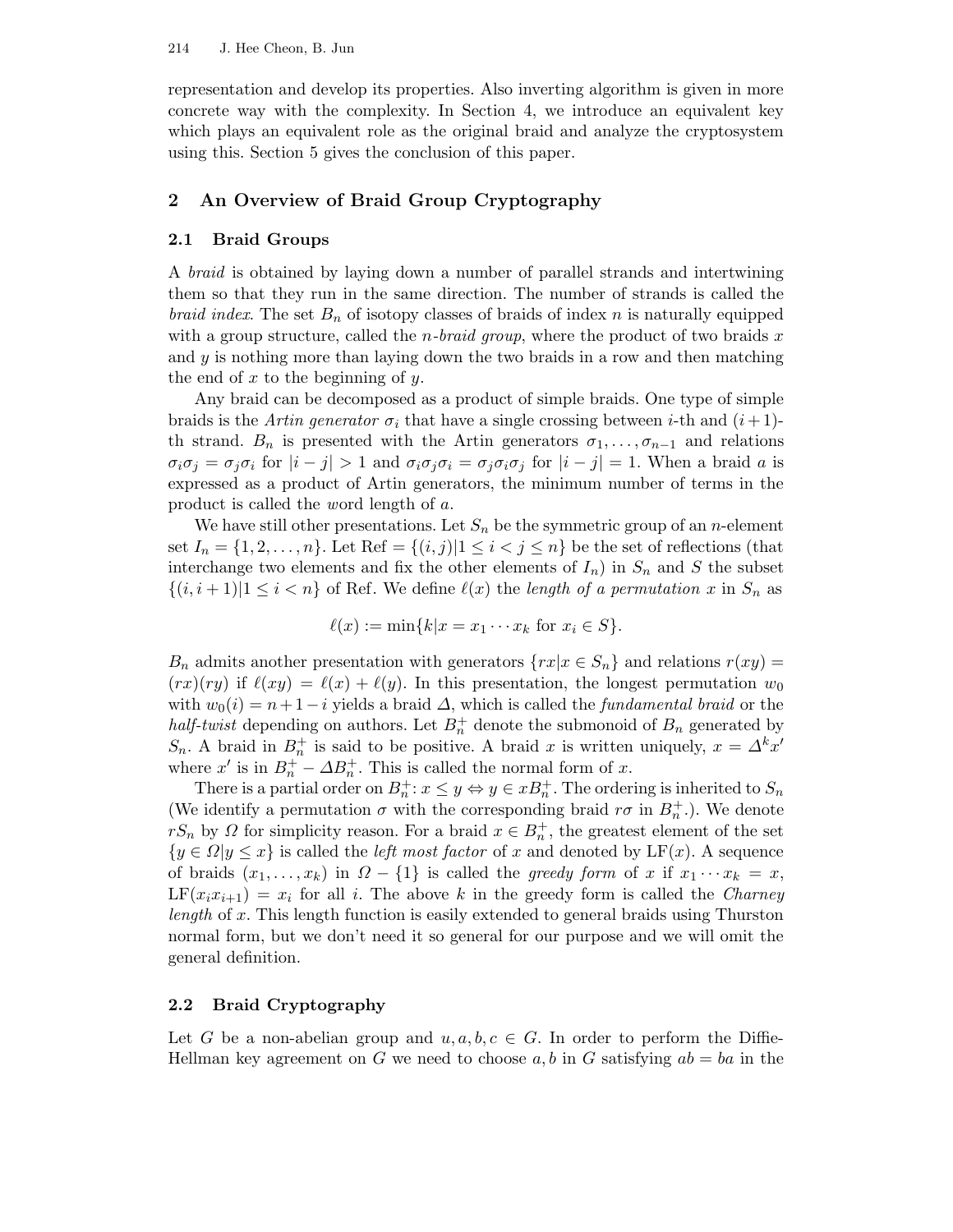DHCP. Hence we introduce two commuting subgroups  $G_1, G_2 \subset G$  satisfying  $ab = ba$ for any  $a \in G_1$  and  $b \in G_2$ . More precisely, the problems the braid cryptography are based on are as follows:

- Input: A non-abelian group G, two commuting subgroups  $G_1, G_2 \subset G$
- Conjugacy Problem (CP): Given  $(u, aua^{-1})$  with  $u, a ∈ G$ , compute a. (Note that if we denote  $aua^{-1}$  by  $u^a$ , it looks like the DLP.)
- Diffie-Hellman Conjugacy Problem (DHCP): Given  $(u, aua^{-1}, bub^{-1})$  with  $u \in$  $G, a \in G_1$  and  $b \in G_2$ , compute  $baua^{-1}b^{-1}$ .
- Decisional Diffie-Hellman Conjugacy Problem (DDHCP): Given  $(u, aua^{-1}, bub^{-1},$  $cuc^{-1}$ ) with  $u, c \in G$ ,  $a \in G_1$  and  $b \in G_2$ , decide whether  $abub^{-1}a^{-1} = cuc^{-1}$ .

In braids, we can easily take two commuting subgroups  $G_1$  and  $G_2$  of  $B_n$  (For simplicity, we only consider a braid group with an even braid index. But it is easy to extend this to an odd braid index.). For example,  $G_1 = LB_n$  (resp.  $G_2 = RB_n$ ) is the subgroup of  $B_n$  consisting of braids made by braiding left  $n/2$  strands(resp. right  $n/2$  strands) among n strands. Thus  $LB_n$  is generated by  $\sigma_1, \ldots, \sigma_{n/2-1}$  and  $RB_n$  is generated by  $\sigma_{n/2+1}, \ldots, \sigma_{n-1}$ . Then we have the commutative property that for any  $a \in G_1$  and  $b \in G_2$ ,  $ab = ba$ .

[Key agreement] This is the braid group version of the Diffie-Hellman key agreement.

- 1. Initial setup: (a) Choose system parameters n and  $\ell$  from positive integers. (b) Select a sufficiently complicated positive braid  $u \in B_n$  with  $\ell$  canonical factors.
- 2. Key agreement: Perform the following steps each time a shared key is required. (a) A chooses a random secret positive braid  $a \in LB_n$  with  $\ell$  canonical factors and sends  $v_1 = aua^{-1}$  to B.
	- (b) B chooses a random secret braid  $b \in RB_n$  with  $\ell$  canonical factors and sends  $v_2 = bub^{-1}$  to A.
	- (c) A receives  $v_2$  and computes the shared key  $K = av_2a^{-1}$ .
	- (d) B receives  $v_1$  and computes the shared key  $K = bv_1b^{-1}$ .

Since  $a \in LB_n$  and  $b \in RB_n$ ,  $ab = ba$ . It follows

$$
av_2a^{-1} = a(bub^{-1})a^{-1} = b(aua^{-1})b^{-1} = bv_1b^{-1}.
$$

Thus Alice and Bob obtain the same braid.

[Public-key cryptosystem] Let  $H: B_n \to \{0,1\}^k$  be a cryptographically secure hash function from the braid group to the message space.

1. Initial setup: (a) Choose system parameters n and  $\ell$  from positive integers. (b) Select a sufficiently complicated positive braid  $u \in B_n$  with  $\ell$  canonical factors.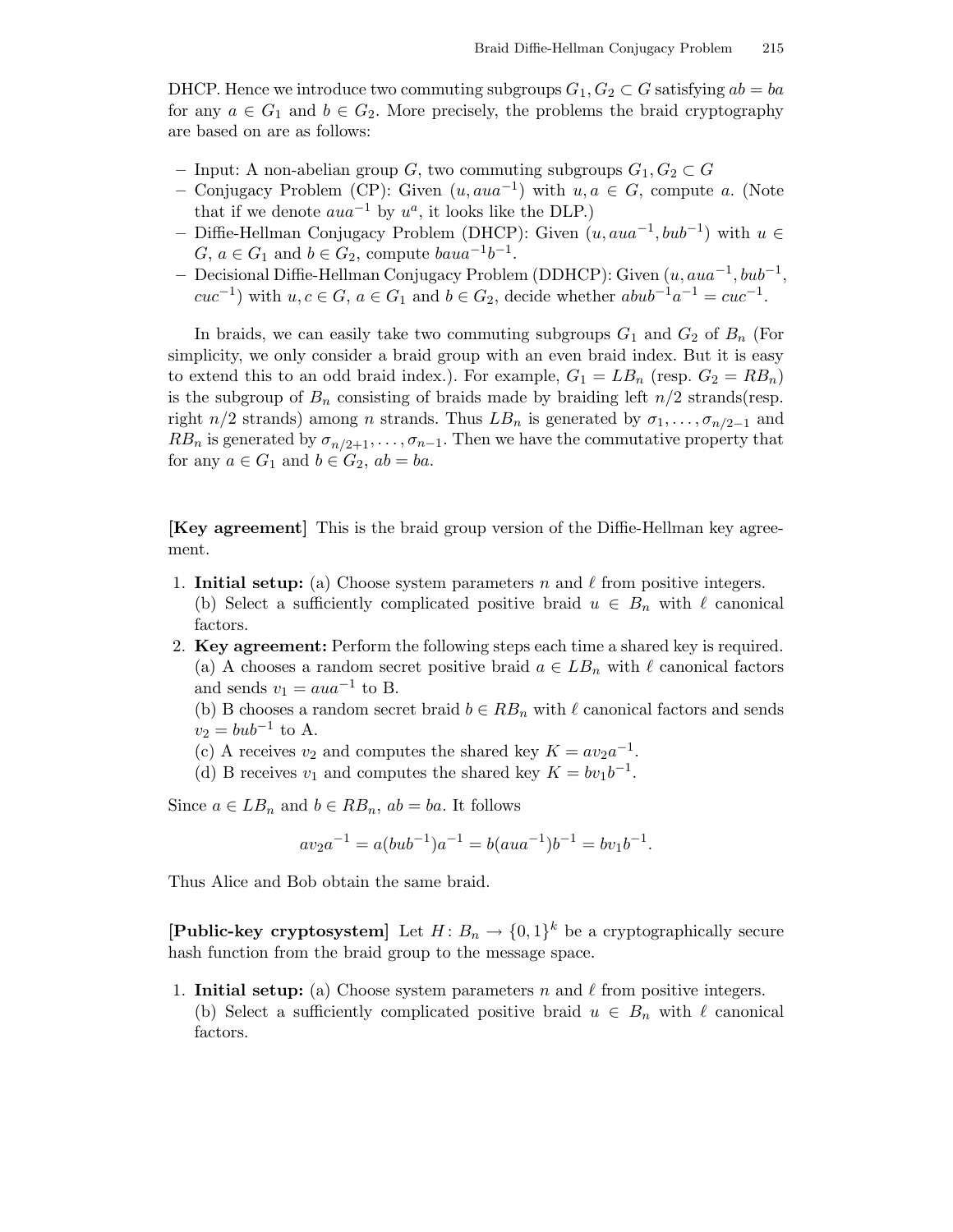## 2. Key generation:

(a) Choose a sufficiently complicated positive braid  $u \in B_n$  with  $\ell$  canonical factors.

- (b) Choose a positive braid  $a \in LB_n$  with  $\ell$  canonical factors.
- (c) Public key is  $(u, v)$ , where  $v = aua^{-1}$ ; Private key is a.
- 3. **Encryption:** Given a message  $m \in \{0,1\}^k$  and the public key  $(u, v)$ ,
	- (a) Choose a positive braid  $b \in RB_n$  with  $\ell$  canonical factors.
	- (b) Ciphertext is  $(c, d)$ , where  $c = bub^{-1}$  and  $d = H(bvb^{-1}) \oplus m$ .
- 4. **Decryption:** Given a ciphertext  $(c, d)$  and private key a, compute  $m = H(aca^{-1})\oplus$ d.

Since a and b commute,  $aca^{-1} = abub^{-1}a^{-1} = baua^{-1}b^{-1} = bvb^{-1}$ . So  $H(aca^{-1}) \oplus$  $d = H(bvb^{-1}) \oplus H(bvb^{-1}) \oplus m = m$  and the decryption recovers the original braid  $m$ .

We may take a non-positive braid for a system braid or secret braids. But since the problem in that case is reduced to the positive braid cases, positive braids are enough for the random braids in this cryptosystem.

## 3 The Lawrence-Krammer Representation

## 3.1 Definitions and Properties

Most definitions and facts in this section are taken from two papers [10] [11] of Krammer. Let us recall the Lawrence-Krammer representation of braid groups. This is a representation of  $B_n$  in  $GL_m(\mathbb{Z}[t^{\pm 1}, q^{\pm 1}]) = Aut(V_0)$ , where  $m = n(n-1)/2$  and  $V_0$  is the free module of rank m over  $\mathbb{Z}[t^{\pm 1}, q^{\pm 1}]$ . We shall denote the representation by K. With respect to  $\{x_{ij}\}_{1\leq i < j \leq n}$  the free basis of  $V_0$  the image of each Artin generator under  $K$  is written as

$$
\mathcal{K}(\sigma_k)(x_{ij}) = \begin{cases} tq^2 x_{k,k+1}, & i = k, \quad j = k+1; \\ (1-q)x_{i,k} + qx_{i,k+1}, & j = k, \quad i < k; \\ x_{ik} + tq^{k-i+1}(q-1)x_{k,k+1}, & j = k+1, \quad i < k; \\ tq(q-1)x_{k,k+1} + qx_{k+1,j}, & i = k, \quad k+1 < j; \\ x_{kj} + (1-q)x_{k+1,j}, & i = k+1, \quad k+1 < j; \\ x_{ij}, & i < j < k \quad \text{or} \quad k+1 < i < j; \\ x_{ij} + tq^{k-i}(q-1)^2 x_{k,k+1}, & i < k < k+1 < j. \end{cases} \tag{1}
$$

The matrix  $\mathcal{K}(\sigma_k)$  with respect to the basis  $x_{ij}$  will be called by the Krammer matrix of a braid  $\sigma_k$ .

To estimate the complexity of the algorithm proposed here, we need to estimate bounds for the entries of a Krammer matrix.

Two useful results in [11] follow below:

Fact 1  $[11] K(\Delta)(x_{n+1-j,n+1-i}) = tq^{i+j-1}x_{ij}$  for  $1 \le i < j \le n$ .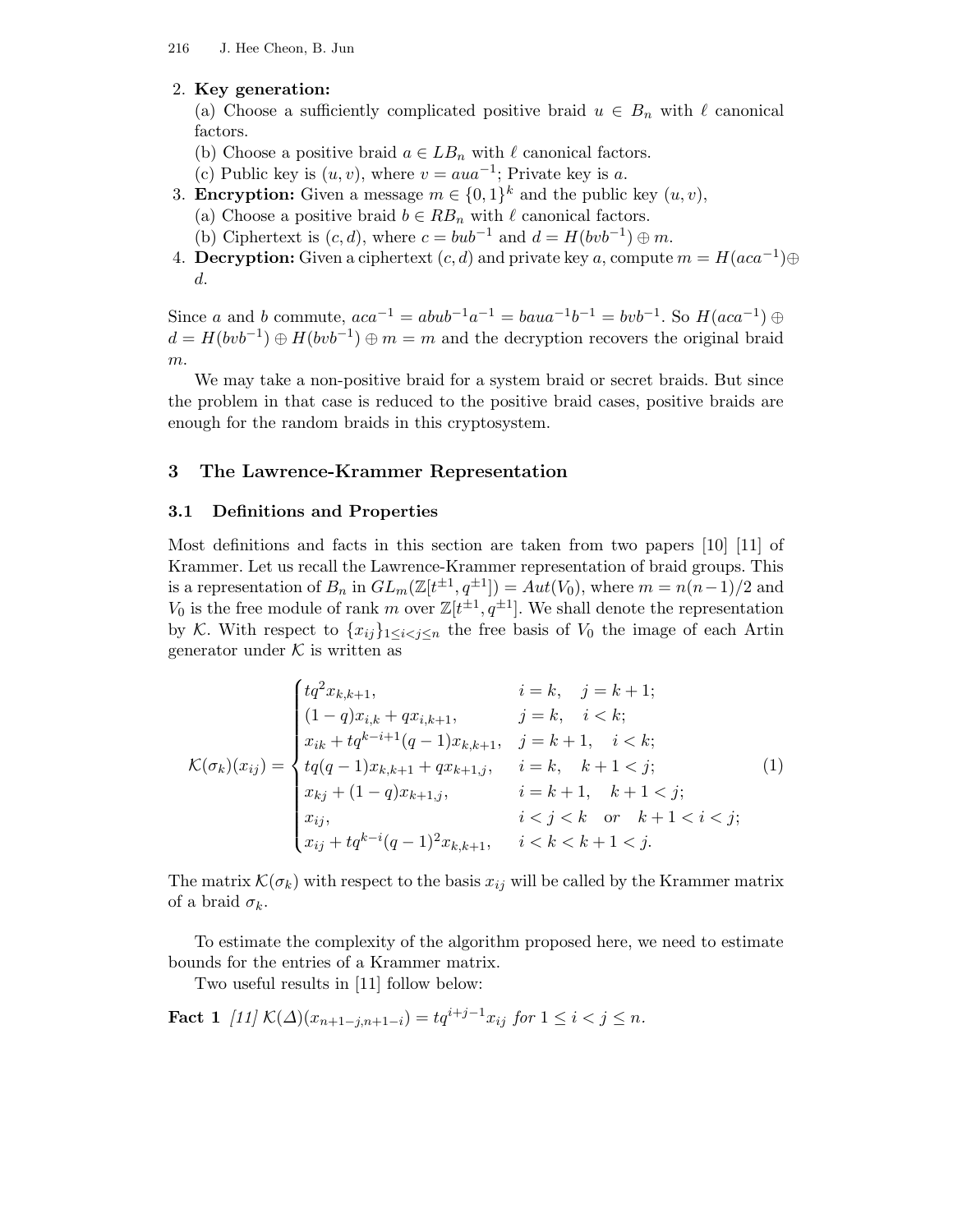**Fact 2** [11] Let  $x \in B_n$ . Consider the Laurent series of  $\mathcal{K}(x)$  with respect to t,

$$
\mathcal{K}(x) = \sum_{i=k}^{\ell} A_i(q) t^i, \quad A_i \in M_m(\mathbb{Z}[q^{\pm 1}]), \quad A_k \neq 0, A_{\ell} \neq 0.
$$
 (2)

Then  $\ell_{\Omega}(x) = \max(\ell - k, -k, \ell).$ 

If we consider a different generator  $Q = \{s(i, j)|$  the permutation braid of the reflection  $(i, j) \in S_n$ , we can define another length function  $\ell_Q$  with respect to Q. This length is the canonical length in the band generator presentation. Remark that  $\ell_{Q}(x)$  is bounded by  $(n-1)$ -times of the canonical length in the Artin presentation, because a band generator is written with upto  $(n-1)$  Artin generators.

Define the anti-automorphism of  $B_n$ , written  $x \mapsto \bar{x}$ , by giving  $[ij] \mapsto [n +$  $1-i, n+1-j$ . This preserves  $B_n^+$  as well as the canonical length. Then the dual representation is defined as  $K^*: B_n \to GL(V_0)$  by  $K^*(x) = \mathcal{K}(\bar{x})^T$ , where T denotes the transpose. Consider another basis  $\{v_{ij} | 1 \leq i \leq j \leq n\}$  of  $V_0$ . It is related to  ${x_{ij}}$  by

$$
v_{ij} = x_{ij} + (1 - q) \sum_{i < k < j} x_{kj}, \quad x_{ij} = v_{ij} + (q - 1) \sum_{i < k < j} q^{k - 1 - i} v_{kj}.\tag{3}
$$

**Fact 3** [10] Let  $x \in B_n$ . Consider the Laurent series of  $\mathcal{K}^*(x)$  with respect to q,

$$
\mathcal{K}^*(x) = \sum_{i=k}^{\ell} A_i(t) q^i, \quad A_i \in M_m(\mathbb{Z}[t^{\pm 1}]), \quad A_k \neq 0, A_{\ell} \neq 0. \tag{4}
$$

Then  $\ell_Q(x) = \frac{1}{2} \max(\ell - k, -k, \ell).$ 

From the above three facts, we get the following theorem.

**Theorem 1.** Let x be a braid with the canonical form  $\Delta^k x_1 x_2 \cdots x_\ell$  where  $x_i$  is a permutation braid which is not the fundamental braid. Let  $\delta$  be the minimal number of Artin generators in  $x$ . Then we have the following bounds for the coefficients of  $\mathcal{K}(x)$ :

- (a) The degree in t is bounded below by k and above by  $k + \ell$ .
- (b) The degree in q is bounded below by  $2(n-1)\min(0,k) + (n-2)$  and above by  $2(n - 1) \max(k + \ell, k) + (n - 2).$
- (c) The coefficients of each entry inside the Krammer matrix are bounded by  $2^{\delta}$  when we consider the entries as a polynomial in t, q, and  $1 - q$ .

Proof. (a) It is clear from Fact 2.

(b) Since  $\bar{x}$  has the same canonical length with x and the band canonical length is bounded by  $(n-1)$  times the Artin canonical length, the degree in q is bounded below by  $2(n-1) \min(0, k)$  and above by  $2(n-1) \max(k + \ell, k)$  in the  $\{v_{ii}\}\$ basis. While taking the basis change from  $\{v_{ij}\}\$  to  $\{x_{ij}\}\$ , we have at most  $(n-2)$ increase in the degree of  $q$ . Hence we get  $(b)$ .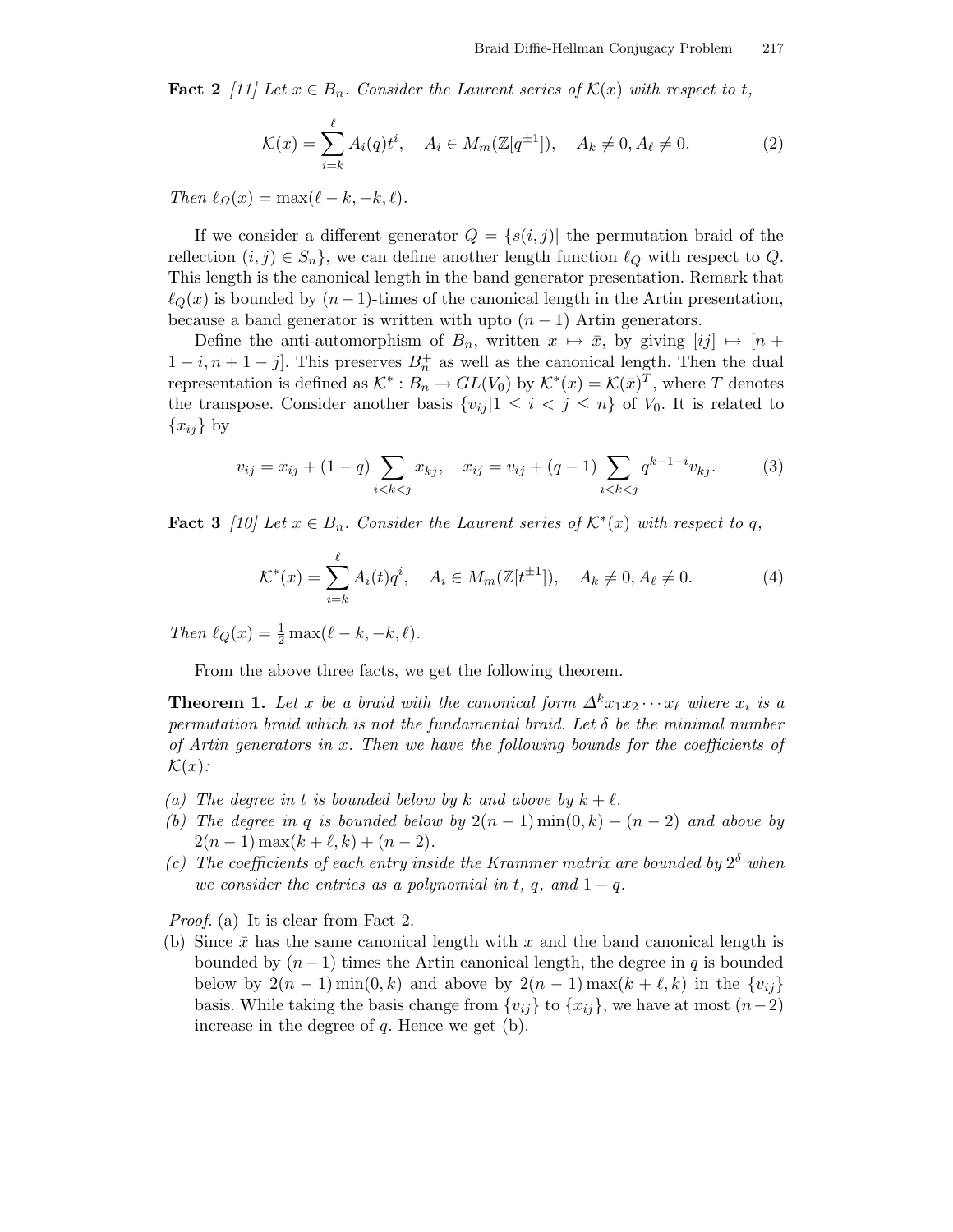#### 218 J. Hee Cheon, B. Jun

(c) If we consider entries of a Krammer matrix as a polynomial in t, q, and  $1 - q$ , every entry of any Artin generator is a monomial with coefficients in  $\{0, \pm 1\}$ . For any Artin generator  $\sigma$ , each column of  $\mathcal{K}(\sigma)$  has at most two nonzero terms (See the equation (1)). Hence a multiplication by a Krammer matrix of an Artin generator results in the increase of the coefficients by at most 2 times for each entries. Note that it happens when the same monomial occurs twice at an entry in the result matrix. Hence the coefficients of entries is bounded by  $2^{\delta}$  for the number of Artin generator in  $x$ .

For any positive integer n, the Krammer representation is faithful even if  $q$  is a real number with  $0 < q < 1$  [11]. Also the inverting algorithm does not change even if q is replaced by a real number with  $0 < q < 1$ . From now on, we will consider the modified Krammer representation  $\mathcal{K}'(x) = \mathcal{K}(x)_{q=1/2}$ . In that case, q is equal to  $1 - q$ .

**Corollary 1.** Let x be a braid with the canonical form  $\Delta^k x_1 x_2 \cdots x_\ell$  where  $x_i$  is a permutation braid which is not the fundamental braid. Let  $\delta$  be the number of Artin generators in x. Then we have the following bounds for  $\mathcal{K}'(x)$ :

- (a) The degree in t is bounded below by k and above by  $\max(k + \ell, k)$ .
- (b) The coefficients of each entry inside  $K'(x)$  is given by a ratio of two integers. The absolute values of numerators and denominators are bounded by  $2^{\delta-2(n-1)k}$ and  $2^{2(n-1)\max(k+\ell,k)}$ , respectively.

#### 3.2 Inverting the Lawrence-Krammer representation

Here we develop a way to recover a braid from its image matrix under the Lawrence-Krammer representation. As mentioned earlier, the faithfulness of the Lawrence-Krammer representation of  $B_n$  in a linear group has been proven in several ways by different authors. Moreover, it has been known to be so easy that it takes a polynomial time of low degree in braid length and the index but we haven't found any reference with an explicit complexity available at hand.

The proof of faithfulness was due to Krammer [11], which enables us to construct an algorithmic way to recover the original braid from a matrix of the representation.

From Fact 1 we can easily obtain the matrix of  $\Delta$  as tA, for a matrix A whose entries are from  $\mathbb{Z}[q^{\pm 1}]$ . Together with Fact 2, it suffices to recover the original braid x' of the matrix  $(tA)^{-d_0} \mathcal{K}(x)$ . Note that x' lies in  $B_n^+ - \Delta B_n^+$ , which corresponds to the nontrivial part in the normal form of  $x$ .  $x'$  has obviously smaller Charney length than x.

Suppose now x is a positive braid. Let us take  $\{v_{ij}\}\$ as the basis of  $V_0$ . The Lawrence-Krammer representation  $K$  yields a natural action of the monoid  $B_n^+$  over V<sub>0</sub>. Let A be the subset of Ref,  $\{(i, j) \in \text{Ref} | (x(1, \ldots, 1))_{(i,j), t=0} \neq 0\}$ . This A corresponds to a permutation y in  $S_n$  which corresponds to the braid ry in  $\Omega$ . It makes the left most factor of x, so one has  $x = yx'$ . Applying the same steps to  $\mathcal{K}(x')$  recursively, we obtain the greedy form of  $x$  after all, as it decreases the Charney length.

In this way, given  $\mathcal{K}(x) = \sum_{i=d_t}^{\ell} A_i(q) t^i$ , we can recover  $x \in B_n$  in polynomial time. We shall describe the algorithm roughly as follows: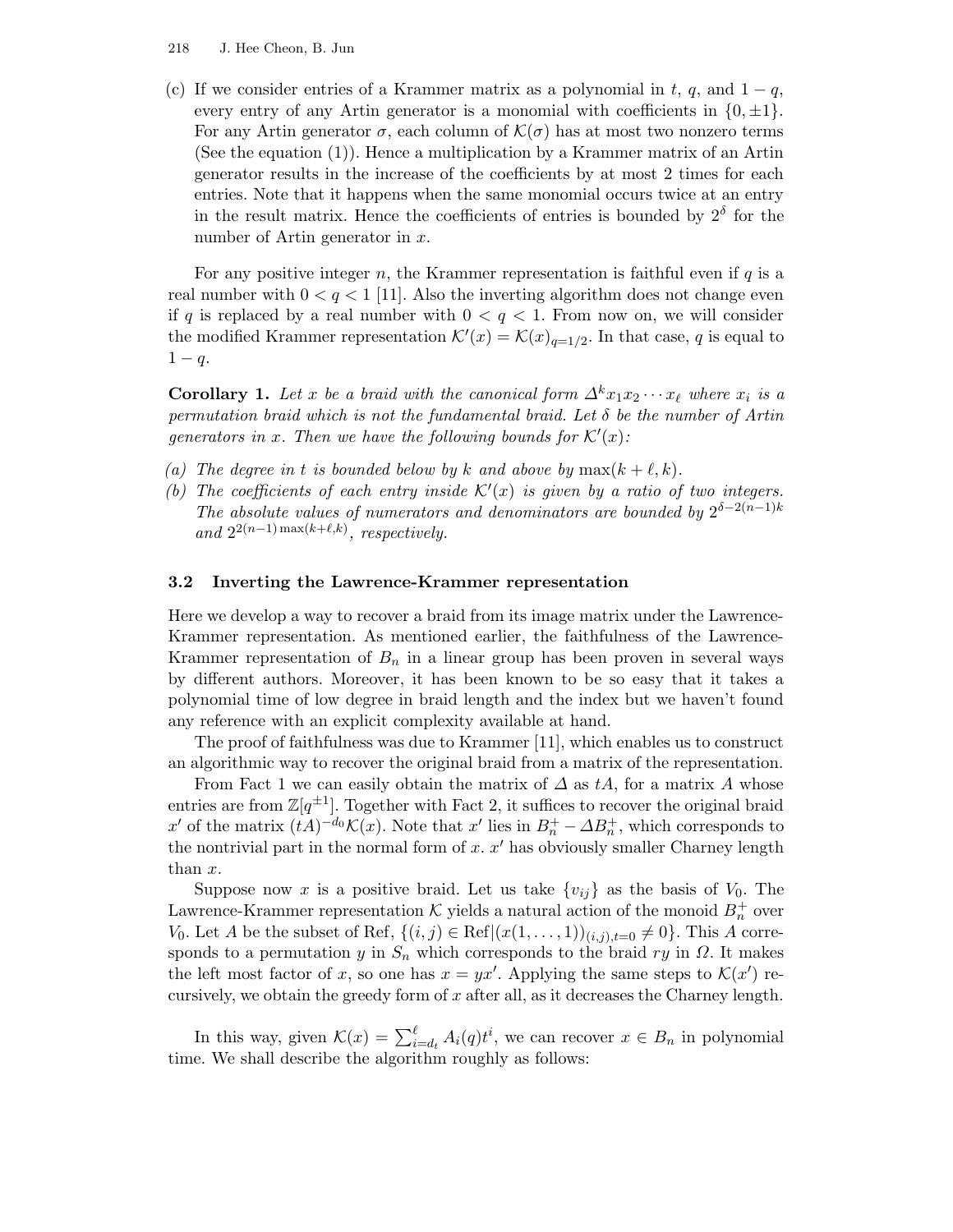Algorithm 1 *Invert the Lawrence-Krammer representation*. **Input:** A matrix  $\mathcal{K}(x) \in GL_m(t^{\pm 1}, q^{\pm 1})$  where  $m = n(n-1)/2$ **Output:** A braid  $x \in B_n$ .

- 1. Compute  $\mathcal{K}(x') = \mathcal{K}(\Delta)^{-d_t} \mathcal{K}(x)$
- 2. Perform the basis change from  $(v_{ij})_{ij}$  to  $(x_{ij})_{ij}$ .
- 3. For  $k = 1$  to  $\ell$  do
	- 2.1 Take a nonzero element  $y \in D_{\phi}$  and compute

 $A = \{c_{ij} | \mathcal{K}(x')y \text{ has a nonzero coefficient at the } ij \text{ coordinate}\}\$ 

(For the definition of the set  $D_{\phi}$  one can refer to [11].)

- 2.2 Compute the maximal element  $\tau_k \in S_n$  such that  $L(z) \subset A$  as follows.
	- Find all reflections  $\sigma_i = (i, i + 1)$  with  $1 \leq i < n$  such that  $L(\sigma_i) \subset A$
	- Given  $\tau \sigma_i$  and  $\tau \sigma_j$ , a greater element is selected from  $\tau \sigma_i \sigma_j$  or  $\tau \sigma_i \sigma_j \sigma_i$
	- Find the maximal element  $\tau_k \in S_n$  by the recursive use of the above method
- 2.3 Compute the positive braid  $x_k$  corresponding to  $\tau_k$
- 2.4 Replace  $\mathcal{K}(x')$  by  $\mathcal{K}(x_k)^{-1}\mathcal{K}(x')$
- 4. Output  $x = \Delta^{d_t} x_1 x_2 \cdots x_k$

The complexity of this algorithm is about  $d_t$  power of a matrix and  $n^2\ell$  multiplication of permutations, which is dominated by  $d_t$  power of a matrix.

**Theorem 2.** Given  $\mathcal{K}(x) = \sum_{i=d_t}^{\ell} A_i(q) t^i$ , we can recover  $x \in B_n$  in  $O(2m^3 \log d_t)$ multiplications of entries.

Note that it works even when a (nonzero) constant multiple of  $\mathcal{K}'(x)$  is given since we only check whether the coefficient is zero in each stage. Hence we may deal with integer coefficients instead of rational coefficients.

## 4 Cryptanalysis of Braid Cryptosystems

#### 4.1 An equivalent Key

The security of the key exchange scheme and the encryption scheme in braids are based on the DHCP. The DHCP asks to find  $baua^{-1}b^{-1}$  from  $u, v = aua^{-1}, w =$  $bub^{-1}$  given two commuting subgroups  $LB_n$  and  $RB_n$  of  $B_n$ ,  $a \in LB_n$ ,  $b \in RB_n$  and  $u \in B_n$ . In this section, firstly, we will show that we don't need the original key a but a "fake" key  $A$  to solve the DHCP. The DHCP on a linear group is equivalent to a system of linear equations, whose solutions acts as the fake key. Note that it breaks the encryption scheme and key agreement scheme, but does not solve the original conjugacy problem to the bottom. The conjugacy problem in a general non-commutative group is, nevertheless, still difficult.

Without solving the problem in  $B_n$ , we try to solve it in  $GL_m(\mathbb{Z}[t^{\pm 1}, q^{\pm 1}])$  for  $q = 1/2$  and  $m = n(n-1)/2$  via the modified Lawrence-Krammer representation. Denote by  $A, B, U, V$ , and W the image of  $a, b, u, v$ , and w under this representation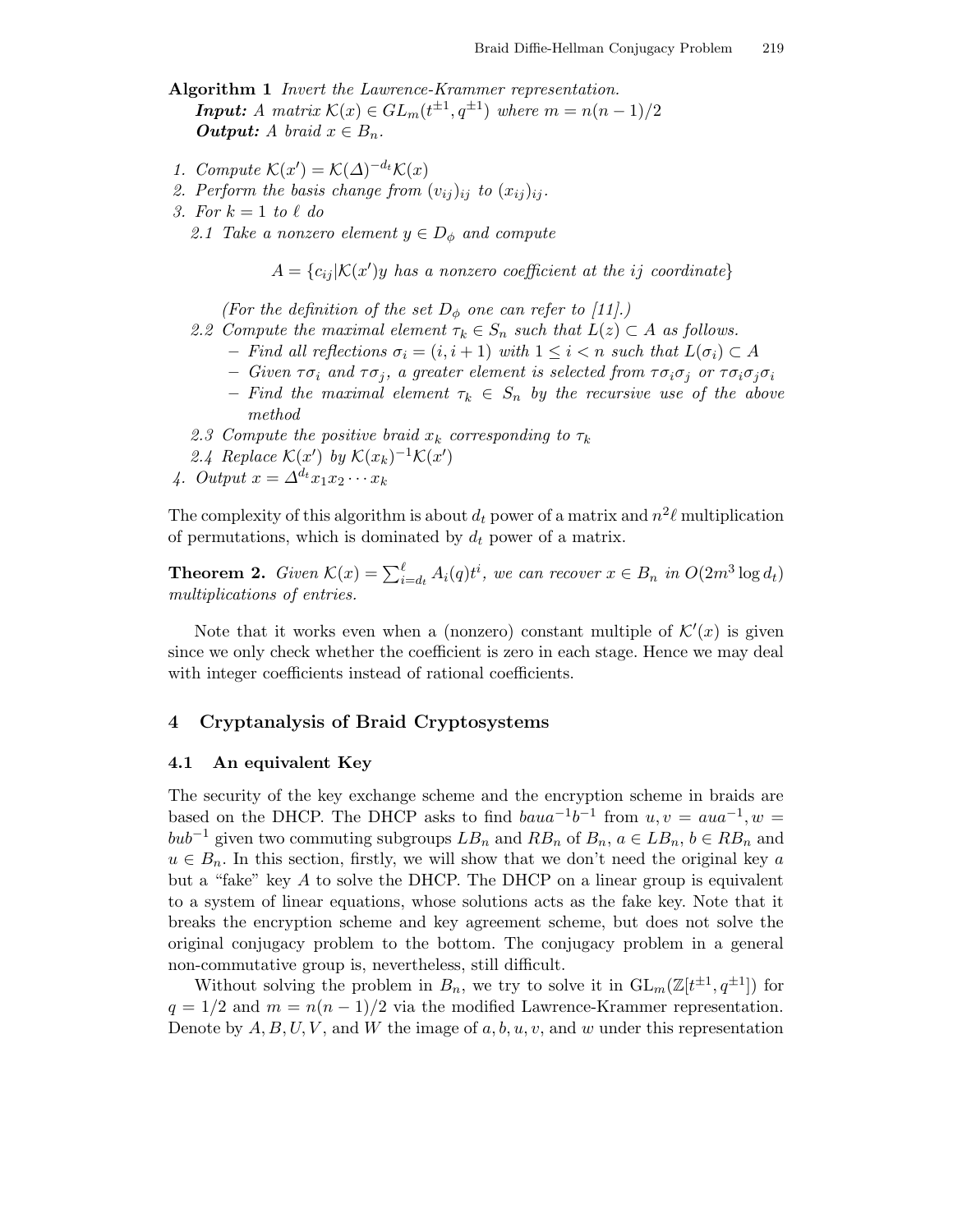$K'$ , respectively. We will compute a matrix A from  $GL_m(\mathbb{Z}[t])$  satisfying the following equations:

$$
UA = AV \tag{5}
$$

$$
A\mathcal{K}'(\sigma_i) = \mathcal{K}'(\sigma_i)A, \quad n/2 < i < n. \tag{6}
$$

The solutions in  $\mathbb{Z}[t]^{m^2}$  make a nontrivial module  $\mathcal N$  over  $\mathbb{Z}[t]$ , since we have already a nontrivial solution  $\mathcal{K}(a)$ . As the set of invertible matrices in  $\mathcal N$  is dense under Zariski topology, we can take an invertible matrix over  $\mathbb{Q}(t)$  from N with overwhelming probability. Let  $A'$  be an invertible matrix solution. Using  $A'$ , one can compute  $\mathcal{K}'(baua^{-1}b^{-1})$  in the matrix ring as follows:

$$
A'WA'^{-1} = A'BUB^{-1}A'^{-1} = BA'UA'^{-1}B^{-1} = BVB^{-1} = \mathcal{K}'(baua^{-1}b^{-1}).
$$
 (7)

That is, the matrix  $A'$  plays the same role that the key a does. Thus we call such  $A'$  a pseudo-key.

#### 4.2 A System of Linear Equations

We are able to change the above into an overdetermined system of linear equations of A. That is, we obtain the system of equations of the following form:

$$
T_0 N = \begin{bmatrix} K \\ L_{n/2+1} \\ \vdots \\ L_{n-1} \end{bmatrix} X = 0,
$$
 (8)

where X is the column vector  $[a_{11}, \ldots, a_{1m}; a_{21}, \ldots, a_{2m}; \ldots; a_{m1} \ldots, a_{mm}]^t$  made from  $A = [a_{ij}]$  and  $K, L_i$ 's are the  $m^2 \times m^2$  matrix of the linear relations in Equation (5) and (6), respectively.

The system (8) has  $m^2$  variables and  $(n/2)m^2$  equations. However, by precise analysis of Krammer matrices, we can reduce the number of variables and equations as follows:

**Theorem 3.** Equation (8) has at most  $\frac{1}{7}n^4$  nontrivial variables and  $\frac{1}{4}n^4$  nontrivial equations.

*Proof.* Define  $V_k$  to be a subspace of  $V_0$  generated by  $\{x_{ij} | (i,j) \notin I_k\}$  where  $I_k =$  $\{(i,j)|1 \leq i < j < k \text{ or } k+1 < i < j \leq n\}.$  From Equation (1), we see that the Krammer matrix  $\mathcal{K}(\sigma_k)$  transforms  $V_k$  to itself and acts as the identity on the basis element  $x_{ij}$  when  $(i, j) \in I_k$ . Thus it can be written as  $\begin{bmatrix} M_k & 0 \\ 0 & I \end{bmatrix}$ 0 I ¸ by reordering of the basis, where  $M_k$  is a square matrix of size  $k(n-k) + n$  (=  $\binom{n}{2}$  $\binom{n}{2} - \binom{k-1}{2}$  $\binom{-1}{2} - \binom{n-k-1}{2}$  $\binom{k-1}{2}$ ). Since  $\bigcap_{1 \leq k < n/2} I_k = \{(i, j) | n/2 \leq i < j \leq n\}$ , a Krammer matrix of any left-braid  $a \in LB_n$  can be written as  $\begin{bmatrix} M & 0 \\ 0 & I \end{bmatrix}$ 0 I where M is a square matrix of size  $\frac{1}{8}(3n^2-2n-8)$  $( = {n \choose 2}$  $\binom{n}{2} - \binom{n/2+1}{2}$  $\binom{2+1}{2}$ . Therefore only  $\frac{1}{8^2}(3n^2-2n-8)^2$  entries of A in Equation (5) are unknown.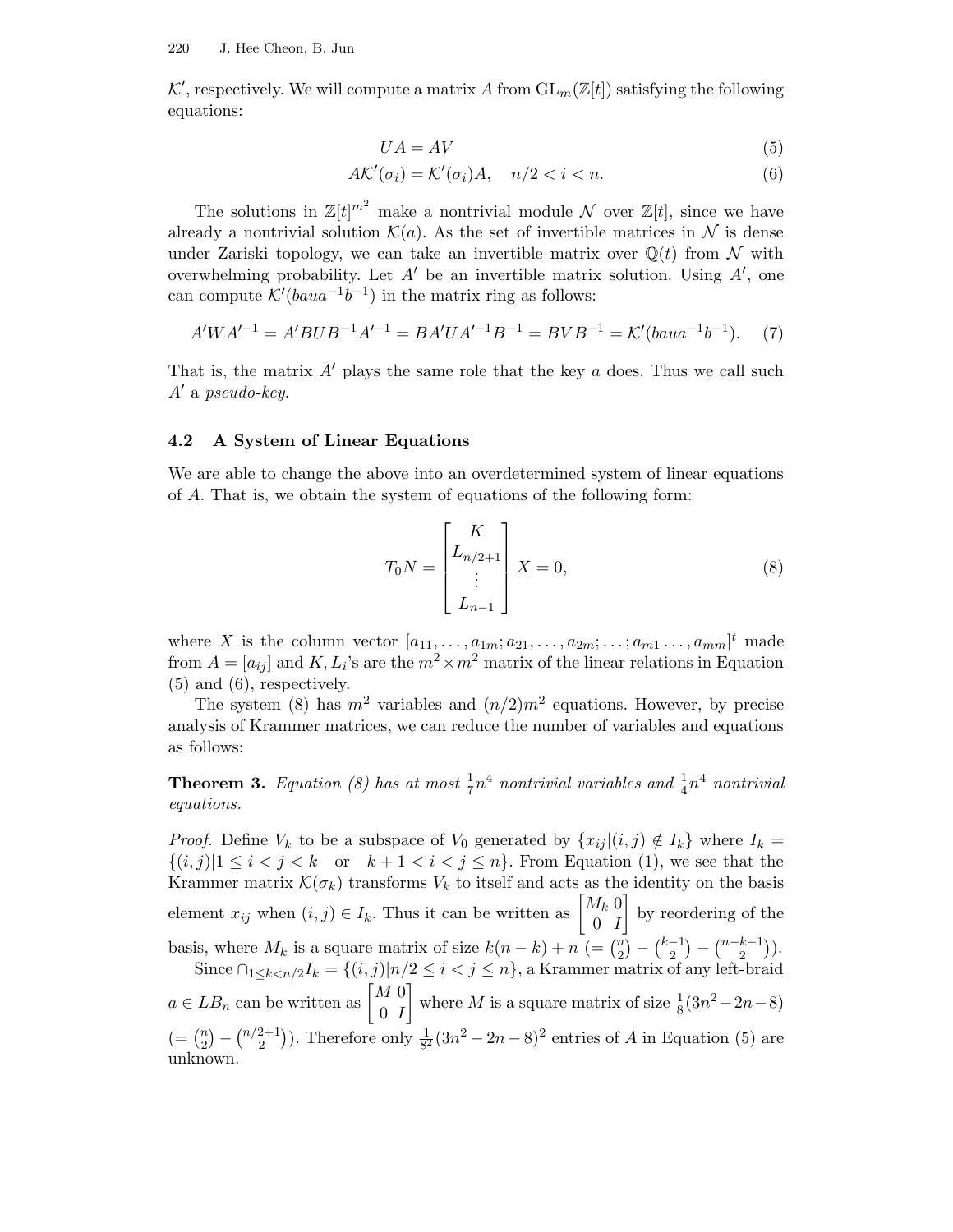This property of A reduces the number of equation in Equation (5) to  $\binom{n}{2}$  $\binom{n}{2}^2$  –  $\binom{n/2}{2}$  $\binom{2}{2}^2 \approx \frac{15}{64}n^4$ . Also each equation in Equation (6) has only  $k(n-k) + n$  non-trivial equations, whose sum for  $n/2 \leq k < n$  is about  $\frac{1}{12}n^3$ . Hence the total number of non-trivial equations are at most  $\frac{1}{4}n^4$ .

## 4.3 Estimate the Diffie-Hellman key

**Theorem 4.** Let  $u \in B_n$ ,  $a \in LB_n$ , and  $b \in RB_n$  with  $\ell$  canonical factors. Then  $a b u b^{-1} a^{-1}$  can be written as a product of at most  $\ell$  number of  $\Delta^{-1}$  and at most  $3\ell$ number of canonical factors. Further each entry inside  $\mathcal{K}'(abub^{-1}a^{-1})$  is a Laurent polynomial of t

$$
\sum_{d=-\ell}^{4\ell} \frac{a_i}{b_i} t^d \quad \text{with } |a_i| \le 2^{\delta+2n\ell} \text{ and } |b_i| \le 2^{8n\ell},
$$

where  $\delta$  is the number of Artin generators in abub<sup>-1</sup>a<sup>-1</sup> bounded by  $2\ell n(n-1)$ .

*Proof.* Denote by  $len(x)$  the Charney length of x. Observe that  $len(xy) \leq len(x)$  + len(y) for  $x, y \in B_n$  and len(ab)  $\leq$  max(len(a), len(b)) for  $a \in LB_n$  and  $b \in RB_n$ . Also the inverse of x for  $x \in B_n$  with r canonical factors is written as a product of at most r number of  $\Delta^{-1}$  and at most r number of canonical factors. Since ab consists of at most  $\ell$  canonical factors, we get the first assertion. The second assertion follows from Theorem 1.

Since u, v, and  $\sigma_k$  are positive braids, the entries of corresponding Krammer matrices are polynomial with rational coefficients. By multiplying the appropriate scalars to the both sides of Equations (5) and (6), we can consider  $U, V, \mathcal{K}'(\sigma_i)$ , and even A as matrices whose entries are polynomials with integer coefficients.

Let p be a prime with  $p > 2^{\delta + 10n\ell + 1}$  and  $f(t)$  an irreducible polynomial of degree  $5\ell$  over  $\mathbb{Z}/p$ . Since each entry of  $\mathcal{K}(abub^{-1}a^{-1})$  is a polynomial of degree  $5\ell$  and with coefficient  $\langle p, w \rangle$  know that

$$
\mathcal{K}'(baua^{-1}b^{-1}) = t^{-\ell}2^{-8n\ell}\left\{t^{\ell}2^{8n\ell}\mathcal{K}'(baua^{-1}b^{-1})\mod(p,f(t))\right\} \tag{9}
$$

if we take a representative of a residue class for coefficients from the interval  $(-p/2, p/2)$ . Therefore we are enough to compute A mod  $(p, f(t))$  in Equation (5) and (6). From the famous Bertrand's postulate below, it is guaranteed that  $p < 2^{\delta + 10n\ell + 2}$ .

**Fact 4 (Bertrand's postulate)** [7] There exists a prime between n and  $2n$ .

#### 4.4 Algorithm and Complexity

The proposed algorithm to solve the braid Diffie-Hellman problem is described roughly as follows:

Algorithm 2 Find an equivalent key using Gaussian Elimination.

**Input:**  $u \in B_n$ ,  $a \in LB_n$ ,  $b \in RB_n$ ,  $m = n(n-1)/2$ , a prime p, and an irreducible polynomial  $f(t)$  of the degree d satisfying Equation (9). *Output:*  $K'(baua^{-1}b^{-1}).$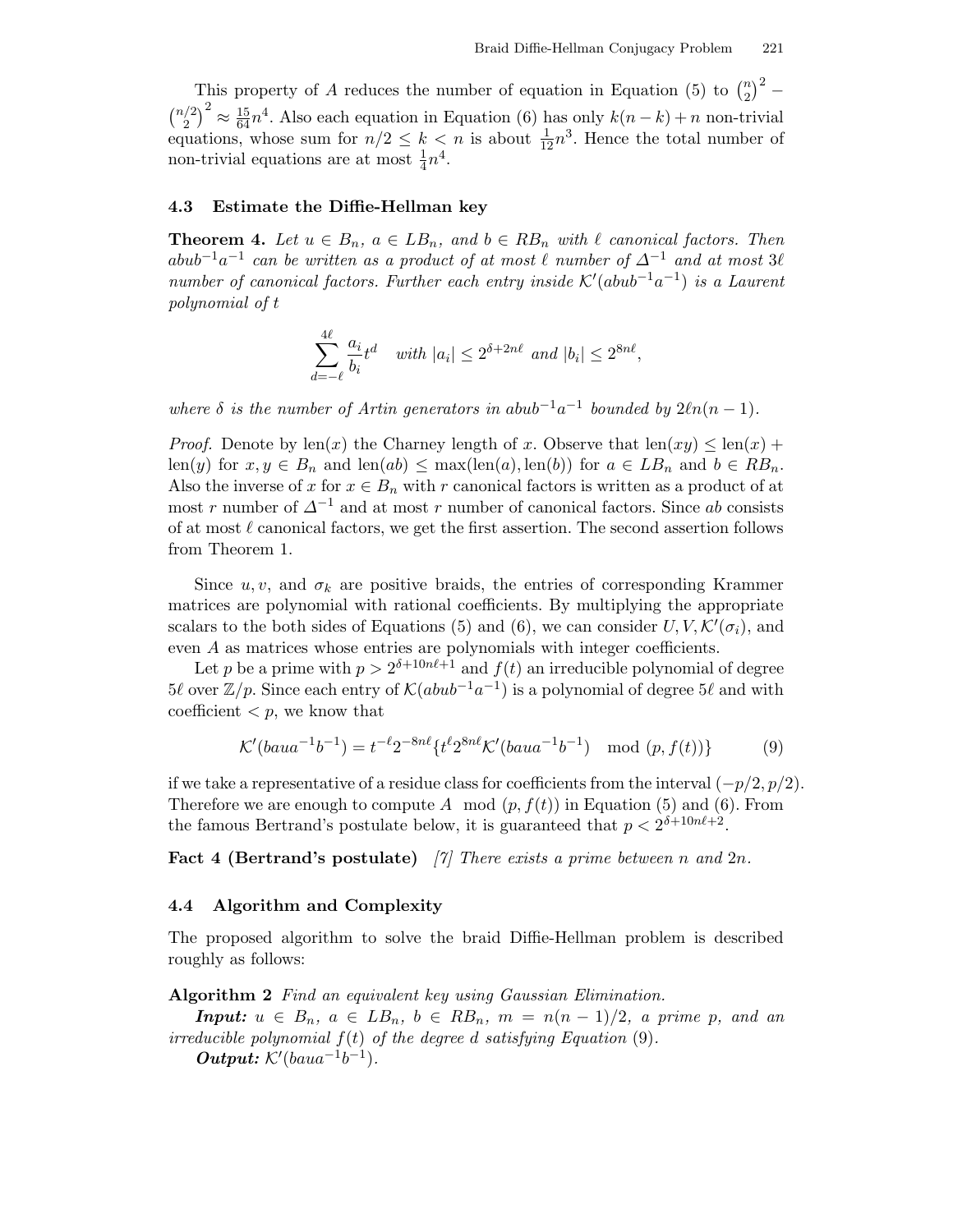- 1. Compute the images of u and  $v = a u a^{-1}$  in  $GL_m(k)$  via K', where k is the residue field  $k = \mathbb{Z}[t]/(p, f(t)).$
- 2. Induce a system  $\frac{1}{4}n^4$  linear equations in  $\frac{1}{7}n^4$  variables from the simultaneous equations  $\mathcal{K}'(v)A = A\mathcal{K}'(u)$  and  $\mathcal{K}'(\sigma_i)A = A\mathcal{K}'(\sigma_i)$  for  $n/2 < i \leq n$  over k
- 3. Apply Gaussian elimination for the system in order to compute A. We may multiply an appropriate integer to the both side of each equation to get integer coefficients.
- 4. If A is nonsingular, compute  $A^{-1}$ . Otherwise, go back to the above step and take another solution.
- 5. Compute  $\mathcal{K}'(w)$  for  $w = bub^{-1}$  and output  $\mathcal{AK}'(w)A^{-1} = \mathcal{K}'(baua^{-1}b^{-1})$
- 6. Use Algorithm 1 to compute bau $a^{-1}b^{-1}$ .

To evaluate the complexity of Gaussian elimination step, we need the following two facts:

**Fact 5** [17, p.15] The Gaussian elimination of an  $m \times m$  matrix takes  $\frac{1}{3}m^{\tau}$  for  $\tau = \log_2 7$ , which can be reduced to 2.376 theoretically.

**Fact 6** [16] One multiplication or one inversion in a finite field with cardinality  $p^d$ takes  $O(\log^{\epsilon} p^d)$  bit operations where  $\epsilon > log_2 3$ .

Using the above facts, we can estimate the complexity of our algorithm as follows:

**Theorem 5.** Assume  $LB_n$  and  $RB_n$  are two commuting subgroups of the n-braid group  $B_n$ . Given  $u \in B_n$ ,  $a^{-1}ua$ ,  $b^{-1}ub$  for  $a \in LB_n$  and  $b \in RB_n$ ,  $b^{-1}a^{-1}uab$  can be computed in about  $2^{-5}n^{4\tau}(\ell\delta)^{\epsilon}$  (or  $2^{-3}n^{4\tau+2\epsilon}\ell^{2\epsilon}$ ) bit operations where  $\delta$  is the maximum word length of abub<sup>-1</sup>a<sup>-1</sup> bounded by  $2\ell n^2$ .

*Proof.* First, evaluate the complexity of Step 3. Since  $p < 2^{\delta+10n\ell+2}$  and  $d < 5\ell$ , it is

$$
\frac{1}{3}(\frac{1}{4}n^4)^\tau \log^\epsilon p^d \le 2^{-5} n^{4\tau} \ell^\epsilon (\delta + 10n\ell + 2)^\epsilon \approx 2^{-5} n^{4\tau} (\ell \delta)^\epsilon. \tag{10}
$$

The inverse of A can be computed in  $O(n^3 \log^{\epsilon}(p^d))$ . From Theorem 2, we know that recovering the braid  $awa^{-1}$  takes  $O(2m^3 \log \ell)$  multiplications in k, which is about  $O(n^6(\ell\delta)^{\epsilon})$ . The remainder takes very little. Hence the complexity of this algorithm is dominated by that of Gaussian elimination.

If we take  $\tau = 2.8$  and  $\epsilon = 1.6$ , the complexity is  $O(n^{14.4}\ell^{3.2})$ . Theoretically, we can take  $\tau = 2.376$  so that the complexity is  $O(n^{9.5}\ell^{3.2})$ .

In Table 1, we compare the attack complexity of braid encryption scheme, where n is the braid index and  $\ell$  is the canonical length of a, b and u. The column [9] shows the complexity of the brute force attack with complexity  $(\frac{n}{2})$  $(\frac{n}{2}!)^{\ell}$  (the first three numbers were cited from [9] and the remainder was computed by  $2^{n\ell}$  roughly since it is enough for this large number.) and the column [4] shows the super-summit attack with complexity  $(n/2)^{\ell}$ . The complexity of the proposed algorithm is evaluated by  $2^{-3}n^{4\tau+2\epsilon}\ell^{2\epsilon}$  for  $\tau = \log_2 7$  and  $\epsilon \approx \log_2 3$ . The column for ECC means the key size of elliptic curve cryptography with corresponding complexity (which was estimated roughly by square-root attacks such as Pollard  $\rho$ ).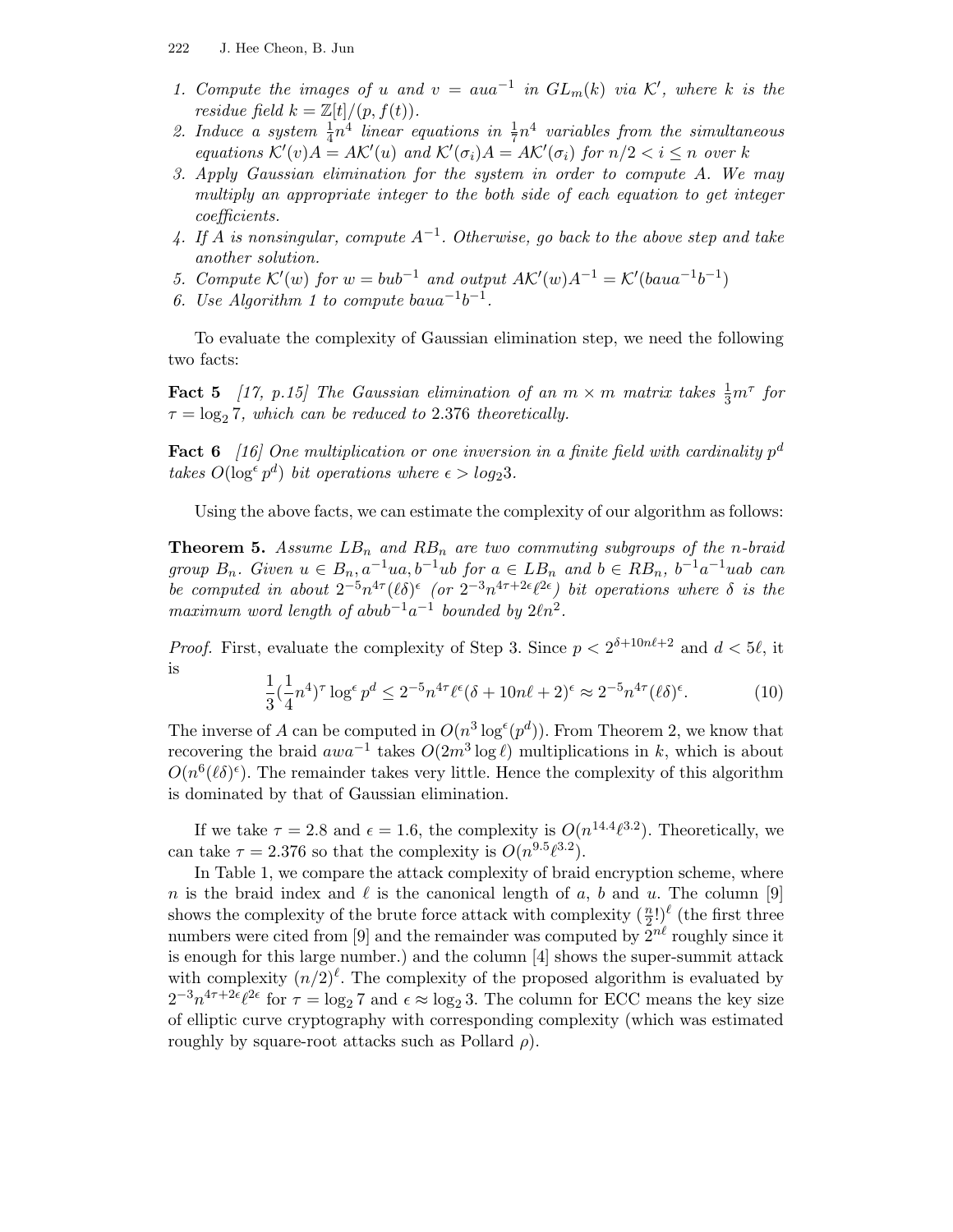| $\boldsymbol{n}$ |      | [9]         | $\lceil 4 \rceil$               |            | Proposed Alg. Key size of corr. ECC |
|------------------|------|-------------|---------------------------------|------------|-------------------------------------|
| 50               | 5    | $2^{251}$   | $2^{13}$                        | ე86        | 172                                 |
| 70               |      | $2^{665}$   | $2^{35}$                        | $2^{95.4}$ | 191                                 |
| 90               | 12   | 21863       | -ე66                            | $2^{103}$  | 206                                 |
| 200              | 30   | 26000       | $2^{199}$                       | $2^{125}$  | 250                                 |
| 1000             | 100  | $12^{10^5}$ | $2^{900}$                       | $2^{162}$  | 324                                 |
| 10000            | 1000 | $2^{10'}$   | $2^{12330}$                     | $2^{221}$  | 442                                 |
| 100000 10000     |      |             | $2^{10^9}$ 2 <sup>1566666</sup> | 278        | 556                                 |

Table 1. The performance of the attack algorithm

Note that the super-summit attack  $[4]$  is efficient for small n, but the proposed attack is efficient for large n since it has a *polynomial* complexity. The table shows that it is very hard to increase the complexity of braid encryption scheme, for example, in order to obtain similar complexity to 556 bit elliptic curve cryptography, the braid index should be about  $10^5$  (huge!!). Also in this case one cipher text must be about  $10^9 \approx 2^{30}$  bits.

## 5 Conclusion

In this paper we proposed a polynomial time algorithm to solve the DHCP in braid groups. Though the complexity is too large to break the encryption scheme with the proposed parameters in [9] in real time, the braid encryption scheme is considered to be insecure since increasing the key size increase the attack complexity only a little. For example, to get the same complexity with 556 bit elliptic curve cryptography, the braid index should be about  $10^5$ , which is impossible since one cipher text must be more than 10<sup>9</sup> bits.

We expect that the complexity can be reduced by more precise analysis on the Lawrence-Krammer representation. Further this analysis can be applied even to the generalized scheme based the decomposition problem [4] with the similar complexity since only the number of variables in the system of equations is doubled in the generalized version.

Since this cryptanalysis is based on the faithfulness of the Krammer representation, losing the group structure would be a possible way to avoid this kind of attacks. Currently, the key agreement scheme in [2] or the first key agreement scheme in [1] resists against this attack since it loses the group structure through the extractor map, so we cannot directly apply the same steps to obtain a pseudo-key [9].

Acknowledgements The authors would like to thank Ki Hyoung Ko, Sang Jin Lee, Eonkyung Lee, Jae Choon Cha, and Sang Geun Hahn for initial discussions on this problem, and the anonymous referees for their helpful comments. This work was supported by KISA (R&D 2002-S-073) and IRIS.

## References

1. I. Anshel, M. Anshel, B. Fisher, and D. Goldfeld, New Key Agreement Protocols in Braid Group Cryptography, Proc. of CT-RSA 2001, Lecture Notes in Computer Science, Vol. 2020, Springer-Verlag, pp 13-27, 2001.